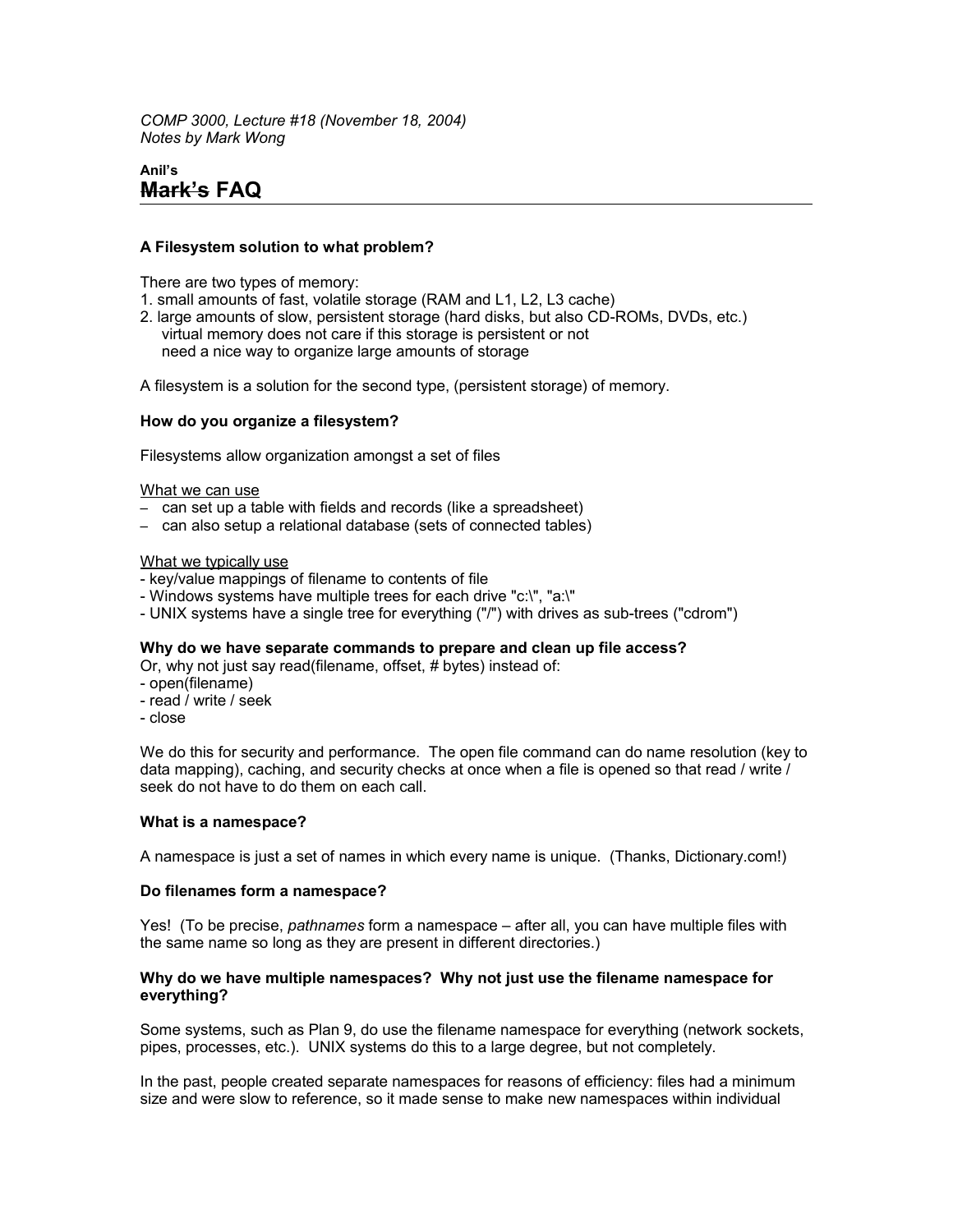files. Hence, Windows has the registry: a set of key/value pairs, where registry keys form a namespace. Maybe in the future the registry will just become a directory tree full of lots of small files, but I'm not holding my breath.

New filesystems such as reiserfs aim to make filesystems good at storing both large and small values (file contents) – but such systems are hardly widespread.

## **What other namespaces are there?**

- Windows Registry keys
- Uniform Resource Locators (URLs, e.g. web page addresses). Note that on a given web server, an http request may map to a file, or it may map to a database query or something else entirely. Thus, the URL namespace is not strictly hierarchical.
- In UNIX the "/sys" and "/proc" directories form namespaces that maps named kernel data structures to their contents. Note how these namespaces are mapped into the larger filesystem namespace ("/").

## **Why do I see those damn tree structured filesystems everywhere?**

- Trees are a good way of representing hierarchies and humans like organizing things in hierarchies
- Trees can be easily manipulated merged, split, and rearranged.
- A tree structure is elegant for access control, because permissions from a given node in a tree can propagate to its children.
- In contrast, a database structure is not so elegant for access control. Take Oracle for example. It is a database structured filesystem. It can be so complex to setup permissions that people don't bother (e.g. the initial installation of Banner at Carleton).

## **What are the different types of ways of linking in filesystems?**

- Hard Link Supported by UNIX operating systems Links share the same data, however each link has its own filename for the data.

- Symbolic Link

Reference to another file using a path

think Windows shortcuts

 symbolic links can be "broken" by moving/deleting the link's target. (Hard links aren't affected by moves or deletions.)

## **How do hard links work?**

To make hard links work we need another data structure and another namespace: inodes and inode numebers

- An inode number is a unique name for an inode in a given UNIX filesystem (each filesystem defines its own inode number namespace)
- $-$  Every regular file is actually a hard link: a directory entry that maps a name to an inode  $\#$
- Because hard links refer to inode #'s, they can only refer to inodes on the same filesystem (e.g. same physical device/partition).
- In contrast, symbolic links can span multiple devices. Thus, if your home directory in /home is in a separate partition from that holding /usr/bin, you can't make a hard link from /usr/bin/more to /home/soma/more – but you can always make a symbolic link.
- Hard links can be created with "ln"; symbolic links with "ln -s".
- "rm" just removes hard links in UNIX. An inode is automatically deleted when there are no remaining hard links to it.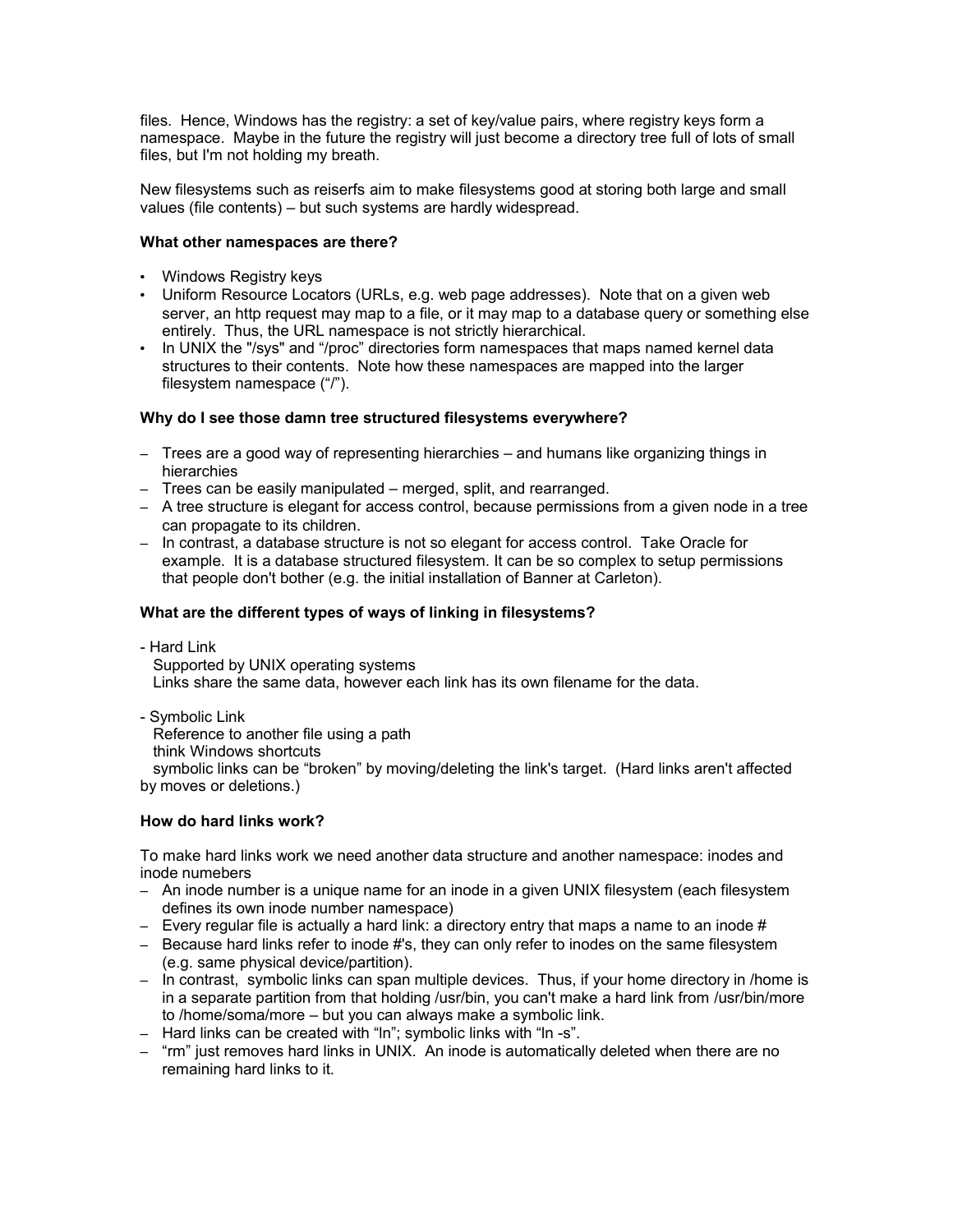# **What are some of the UNIX filesystem block types?**

Note that filesystem blocks not have to match device block sizes (*eg: device block of 512bytes and filesystem block of 4k*)

#### UNIX filesystem bock types

1) Superblock

- this is the root of the filesystem tree (not the pathname tree, the tree that holds references to all filesystem blocks)
- this tells the filesystem where everything else is (*iNodes, Data*)
- UNIX filesystems have multiple copies of the superblock in standard locations to help with disaster recovery (sysadmins must manually tell the system to look at alternative superblocks, though)
- 2) iNode (inode)

 can either be statically or dynamically allocated. (*static allocation is typical*) the superblock specifies a range of addresses where iNodes reside

static allocation

 there are a set number of iNodes that are statically allocated when creating the filesystem if you run out of iNodes, you can't create any files

this is done for simplicity for the superblock. (*knows exactly the range of iNodes*)

3) Data

File contents

## **How do you connect inodes to data blocks?**

- we do not put data directly after the iNode because of fragmentation issues

- the ISO9660 format for cdroms uses iNodes with a single pointer to data in consecutive blocks this strategy is ideal only for storing data which is read only if data changed, we'd get horrible fragmentation
- can have a linked list of blocks where end of blocks points to next block
- can have a wide tree structure to minimize number of drive seeks per file access. (normal case)

## **What is contained in an inode?**

Standard fields in an inode

- inode number (or, may simply be implied by location of inode on disk)
- metadata (*data about the file*) DOES NOT contain the filename!
- direct pointers to data blocks *(for small files with few data blocks)*
- indirect single (*points to one block which points to a bunch of other blocks*)
- indirect double (*points to a block which is a two level tree if single indirect fills up*)
- indirect triple (*points to a block which is a three level tree if double indirect fills up*)

Some filesystems stuff small files directly into the inode.

Extent-based filesystems try to arrange data blocks into contiguous block ranges to reduce number of disk seeks. (Remember, disks are really slow at random access vs. streaming reads and writes!)

## **What structure does the inode metadata take?**

#### Contents of iNode metadata

- user ID
- group ID
- #links (*number of hard links referring to the inode when the number of links hits zero, the inode is deleted and the referred data blocks are recycled*)